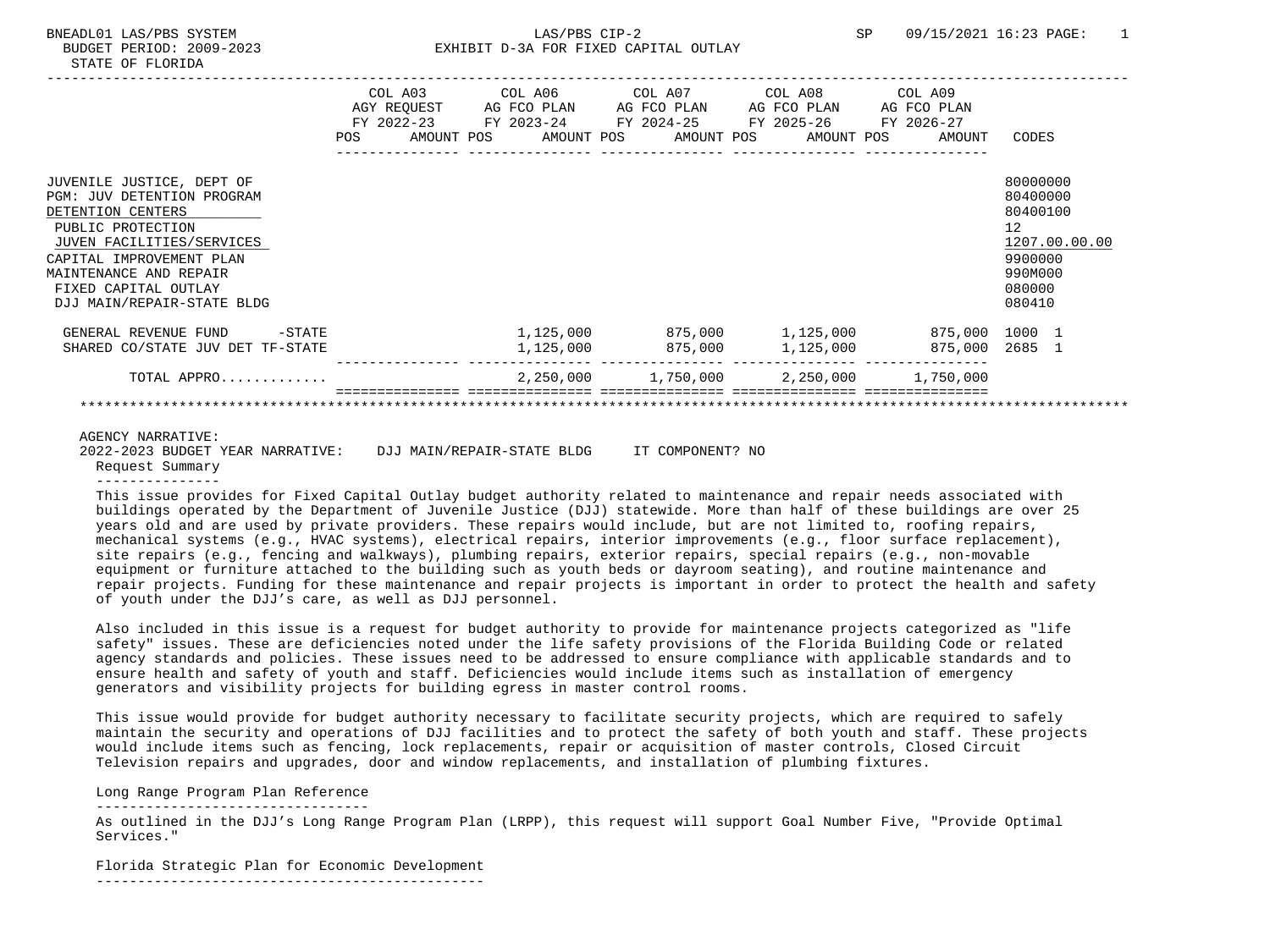# BUDGET PERIOD: 2009-2023 EXHIBIT D-3A FOR FIXED CAPITAL OUTLAY

| JUVENILE JUSTICE, DEPT OF                                                                                                            | POS | COL A03<br>AGY REOUEST<br>FY 2022-23<br>AMOUNT POS | COL A06<br>AG FCO PLAN<br>FY 2023-24<br>AMOUNT POS | COL A07<br>AG FCO PLAN<br>FY 2024-25<br>AMOUNT POS | COL A08<br>AG FCO PLAN<br>FY 2025-26<br>AMOUNT POS | COL A09<br>AG FCO PLAN<br>FY 2026-27<br>AMOUNT | CODES<br>80000000                                      |
|--------------------------------------------------------------------------------------------------------------------------------------|-----|----------------------------------------------------|----------------------------------------------------|----------------------------------------------------|----------------------------------------------------|------------------------------------------------|--------------------------------------------------------|
| <b>PGM: JUV DETENTION PROGRAM</b><br>DETENTION CENTERS<br>PUBLIC PROTECTION<br>JUVEN FACILITIES/SERVICES<br>CAPITAL IMPROVEMENT PLAN |     |                                                    |                                                    |                                                    |                                                    |                                                | 80400000<br>80400100<br>12<br>1207.00.00.00<br>9900000 |
| MAINTENANCE AND REPAIR                                                                                                               |     |                                                    |                                                    |                                                    |                                                    |                                                | 990M000                                                |

 6.1 - Create and sustain vibrant, safe, healthy, and resilient communities that attract workers, residents, businesses, and visitors.

\*\*\*\*\*\*\*\*\*\*\*\*\*\*\*\*\*\*\*\*\*\*\*\*\*\*\*\*\*\*\*\*\*\*\*\*\*\*\*\*\*\*\*\*\*\*\*\*\*\*\*\*\*\*\*\*\*\*\*\*\*\*\*\*\*\*\*\*\*\*\*\*\*\*\*\*\*\*\*\*\*\*\*\*\*\*\*\*\*\*\*\*\*\*\*\*\*\*\*\*\*\*\*\*\*\*\*\*\*\*\*\*\*\*\*\*\*\*\*\*\*\*\*\*\*\*\*

| DEFERRED BUILDING MAINTENANCE<br>FIXED CAPITAL OUTLAY<br>DJJ MAIN/REPAIR-STATE BLDG |                        | 990Z000<br>080000<br>080410 |  |
|-------------------------------------------------------------------------------------|------------------------|-----------------------------|--|
| $-$ STATE<br>GENERAL REVENUE FUND<br>SHARED CO/STATE JUV DET TF-STATE               | 2,903,248<br>2,903,249 | 1000 1<br>2685 1            |  |
| TOTAL APPRO                                                                         | 5,806,497              |                             |  |
|                                                                                     |                        |                             |  |

AGENCY NARRATIVE:

 2022-2023 BUDGET YEAR NARRATIVE: DJJ MAIN/REPAIR-STATE BLDG IT COMPONENT? NO Request Summary

---------------

 This issue requests Fixed Capital Outlay budget authority in the Detention Centers budget entity, in the amount of \$2,903,248 from the General Revenue Fund (GR) and \$2,903,249 from the Shared County/State Juvenile Detention Trust Fund (SC/SJDTF), to provide for deferred building maintenance related to projects at multiple facilities associated with the Plumbing, Building Envelope, and Special building system groups and the Life Safety code and licensure correction group.

#### Plumbing Projects:

 This issue includes a request for budget authority to support Americans with Disabilities Act (ADA) projects at the Regional Juvenile Detention Center (RJDC) facilities in Alachua, Broward, Duval, Hillsborough, Orange, and Palm Beach Counties for renovation of bathrooms and showers. These projects will result in the replacement of shower stalls, tiles, plumbing, and fixtures and will ensure ADA compliance.

### Building Envelope Projects:

 This issue includes a request for budget authority to provide for the replacement of a total of 379 secure doors, frames, and locks at six RJDC facilities located in Duval, Leon, Palm Beach, St. Lucie, Pinellas, and Lee Counties. Also included in this issue is a request for budget authority to provide for replacement of the sally port at the Manatee RJDC facility.

### Special Projects:

 This issue includes a request for budget authority to provide for the replacement of the Master Control Room, at five facilities located in Alachua, Duval, Marion, Lee, and Pinellas Counties.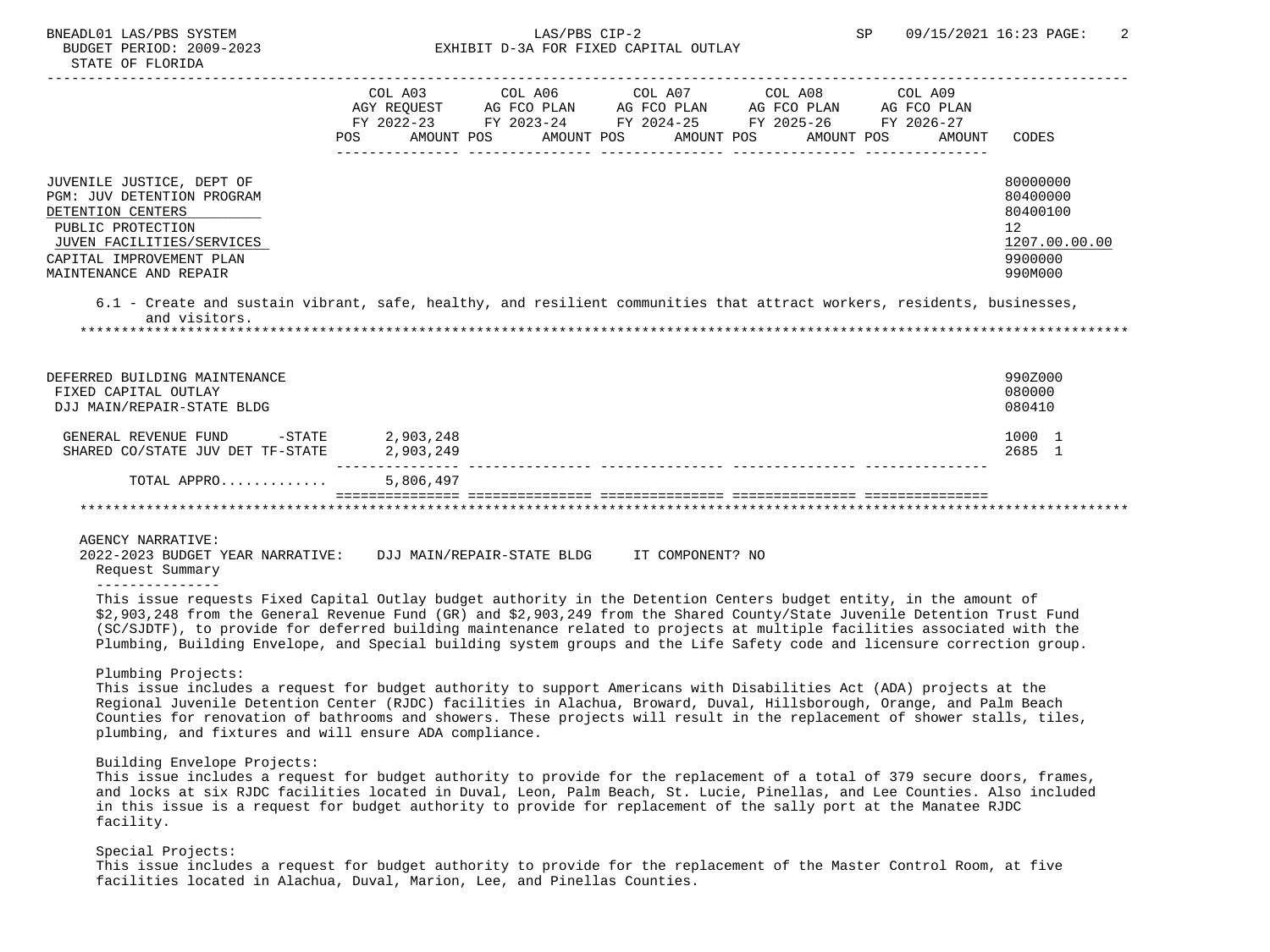|                                                                                                                                                                                                    | COL A03<br>AGY REQUEST<br>FY 2022-23<br>POS. | AMOUNT POS | COL A06<br>AG FCO PLAN<br>FY 2023-24<br>AMOUNT POS | COL A07<br>AG FCO PLAN<br>FY 2024-25<br>AMOUNT POS | COL A08<br>AG FCO PLAN<br>FY 2025-26<br>AMOUNT POS | COL A09<br>AG FCO PLAN<br>FY 2026-27<br>AMOUNT | CODES                                                                         |
|----------------------------------------------------------------------------------------------------------------------------------------------------------------------------------------------------|----------------------------------------------|------------|----------------------------------------------------|----------------------------------------------------|----------------------------------------------------|------------------------------------------------|-------------------------------------------------------------------------------|
| JUVENILE JUSTICE, DEPT OF<br><b>PGM: JUV DETENTION PROGRAM</b><br>DETENTION CENTERS<br>PUBLIC PROTECTION<br>JUVEN FACILITIES/SERVICES<br>CAPITAL IMPROVEMENT PLAN<br>DEFERRED BUILDING MAINTENANCE |                                              |            |                                                    |                                                    |                                                    |                                                | 80000000<br>80400000<br>80400100<br>12<br>1207.00.00.00<br>9900000<br>990Z000 |

# Life Safety Projects:

 This issue includes a request for budget authority to provide for the upgrade of fire alarm systems, which currently require frequent repairs, at two facilities located in Alachua and Leon Counties.

Explanation of Costs

--------------------

| System                | Description                                             | <b>DMS</b> | Building County | Amount        | Fund        |
|-----------------------|---------------------------------------------------------|------------|-----------------|---------------|-------------|
| Plumbing              | ADA Renovation - Bathroom/Showers                       | 0233       | Alachua         | 285,000       | GR-SC/SJDTF |
| Plumbing              | ADA Renovation - Bathroom/Showers                       | 0631       | Broward         | 374,526       | GR-SC/SJDTF |
| Plumbing              | ADA Renovation - Bathroom/Showers                       | 0368       | Duval           | 325,000       | GR-SC/SJDTF |
| Plumbing              | ADA Renovation - Bathroom/Showers                       | 2329       | Hillsborough    | 375,000       | GR-SC/SJDTF |
| Plumbing              | ADA Renovation - Bathroom/Showers                       | 0438       | Orange          | 450,000       | GR-SC/SJDTF |
| Plumbing              | ADA Renovation - Bathroom/Showers                       | 0527       | Palm Beach      | 325,000       | GR-SC/SJDTF |
| Envelope              | Replace Secure Doors, Frames, and Locks (56)            | 0368       | Duval           | 250,000       | GR-SC/SJDTF |
| Envelope              | Replace Secure Doors, Frames, and Locks (48)            | 5157       | Leon            | 222,479       | GR-SC/SJDTF |
| Envelope              | Replace Secure Doors, Frames, and Locks (45)            | 0527       | Palm Beach      | 225,000       | GR-SC/SJDTF |
| Envelope              | Replace Secure Doors, Frames, and Locks (64)            | 0526       | St. Lucie       | 275,000       | GR-SC/SJDTF |
| Envelope              | Replace Secure Doors, Frames, and Locks (150)           | 4630       | Pinellas        | 686,619       | GR-SC/SJDTF |
| Envelope              | Replace Secure Doors, Frames, and Locks (16)            | 0455       | Lee             | 65,000        | GR-SC/SJDTF |
| Envelope              | Replace Sally Port                                      | 3165       | Manatee         | 242,873       | GR-SC/SJDTF |
| Special               | Upgrade Master Control Room                             | 0233       | Alachua         | 275,000       | GR-SC/SJDTF |
| Special               | Upgrade Master Control Room                             | 0368       | Duval           | 295,000       | GR-SC/SJDTF |
| Special               | Upgrade Master Control Room                             | 0234       | Marion          | 275,000       | GR-SC/SJDTF |
| Special               | Upgrade Master Control Room                             | 0455       | Lee             | 295,000       | GR-SC/SJDTF |
| Special               | Upgrade Master Control Room                             | 4630       | Pinellas        | 295,000       | GR-SC/SJDTF |
| Life Safety           | Upgrade Fire Alarm                                      | 0233       | Alachua         | 135,000       | GR-SC/SJDTF |
| Life Safety           | Upgrade Fire Alarm                                      | 5157       | Leon            | Ŝ.<br>135,000 | GR-SC/SJDTF |
| Total General Revenue |                                                         |            | Various         | \$2,903,248   | GR          |
|                       | Total Shared County/State Juvenile Detention Trust Fund |            | Various         | \$2,903,249   | SC/SJDTF    |
|                       | Total Issue Deferred Building Maintenance Plan          |            | Various         | \$5.806.497   | GR-SC/SJDTF |
|                       |                                                         |            |                 | ===========   |             |

#### Long Range Program Plan Reference ---------------------------------

As outlined in the Department of Juvenile Justice's Long Range Program Plan (LRPP), this request will support Goal Number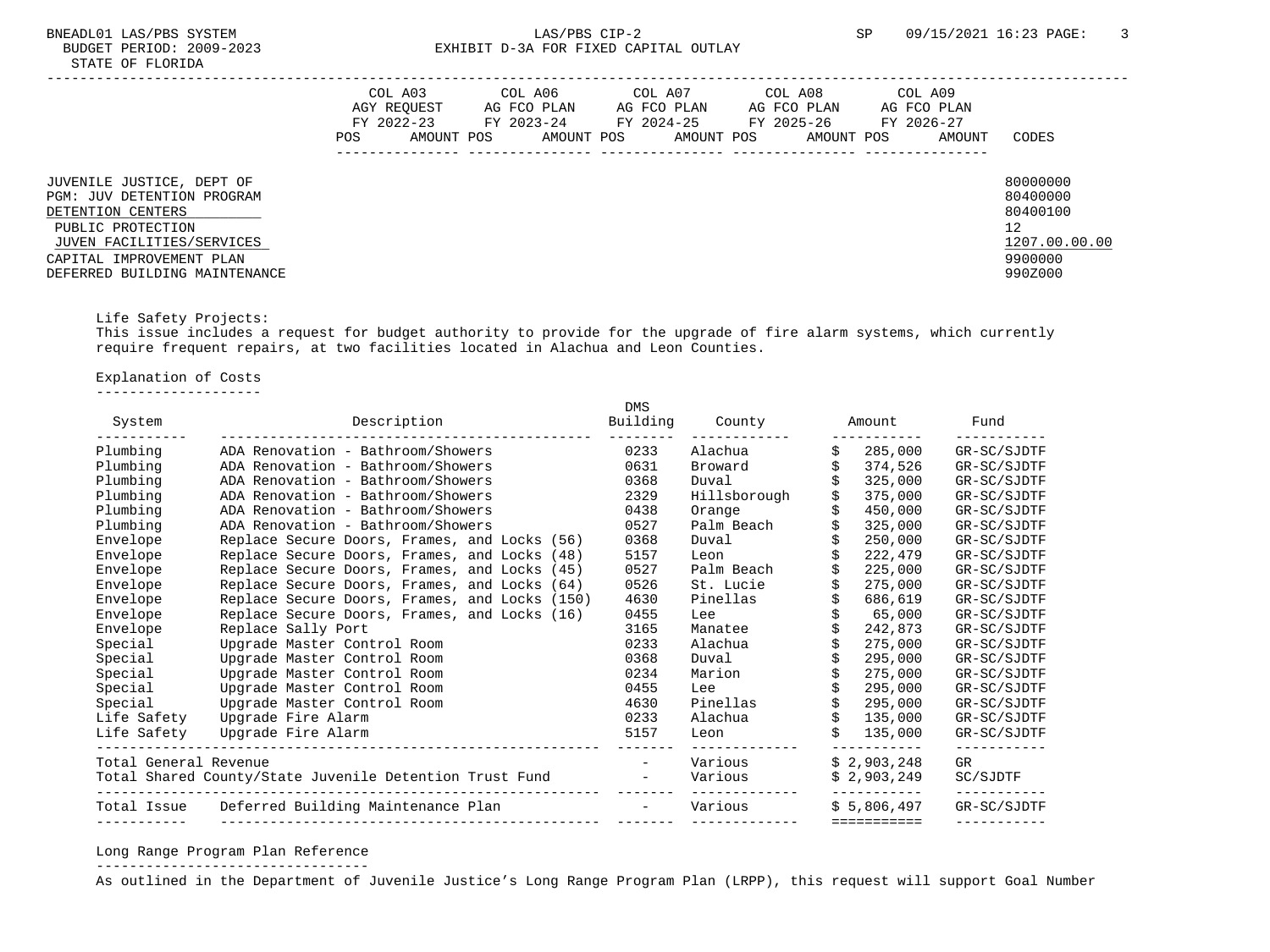|                                                                                                                                                                                                    | COL A03 COL A06 COL A07 COL A08 COL A09<br>AGY REQUEST AG FCO PLAN AG FCO PLAN AG FCO PLAN AG FCO PLAN<br>FY 2022-23 FY 2023-24 FY 2024-25 FY 2025-26 FY 2026-27<br>POS AMOUNT POS AMOUNT POS AMOUNT POS AMOUNT POS AMOUNT |  | CODES                                                                                      |
|----------------------------------------------------------------------------------------------------------------------------------------------------------------------------------------------------|----------------------------------------------------------------------------------------------------------------------------------------------------------------------------------------------------------------------------|--|--------------------------------------------------------------------------------------------|
|                                                                                                                                                                                                    |                                                                                                                                                                                                                            |  |                                                                                            |
| JUVENILE JUSTICE, DEPT OF<br><b>PGM: JUV DETENTION PROGRAM</b><br>DETENTION CENTERS<br>PUBLIC PROTECTION<br>JUVEN FACILITIES/SERVICES<br>CAPITAL IMPROVEMENT PLAN<br>DEFERRED BUILDING MAINTENANCE |                                                                                                                                                                                                                            |  | 80000000<br>80400000<br>80400100<br>12 <sup>°</sup><br>1207.00.00.00<br>9900000<br>990Z000 |
| Five, "Provide Optimal Services."                                                                                                                                                                  |                                                                                                                                                                                                                            |  |                                                                                            |
|                                                                                                                                                                                                    |                                                                                                                                                                                                                            |  |                                                                                            |
| Florida Strategic Plan for Economic Development                                                                                                                                                    |                                                                                                                                                                                                                            |  |                                                                                            |
| 6.1 - Create and sustain vibrant, safe, healthy, and resilient communities that attract workers, residents, businesses,<br>and visitors.                                                           |                                                                                                                                                                                                                            |  |                                                                                            |
| TOTAL: JUVEN FACILITIES/SERVICES                                                                                                                                                                   |                                                                                                                                                                                                                            |  | 1207.00.00.00                                                                              |
| BY FUND TYPE                                                                                                                                                                                       |                                                                                                                                                                                                                            |  |                                                                                            |
| GENERAL REVENUE FUND                                                                                                                                                                               | $2,903,248$ $1,125,000$ $875,000$ $1,125,000$ $875,000$                                                                                                                                                                    |  |                                                                                            |
| TRUST FUNDS                                                                                                                                                                                        | 2,903,249 1,125,000 875,000 1,125,000 875,000 2000                                                                                                                                                                         |  |                                                                                            |
| TOTAL PROG COMP                                                                                                                                                                                    | 5,806,497 2,250,000 1,750,000 2,250,000 1,750,000                                                                                                                                                                          |  |                                                                                            |
|                                                                                                                                                                                                    |                                                                                                                                                                                                                            |  |                                                                                            |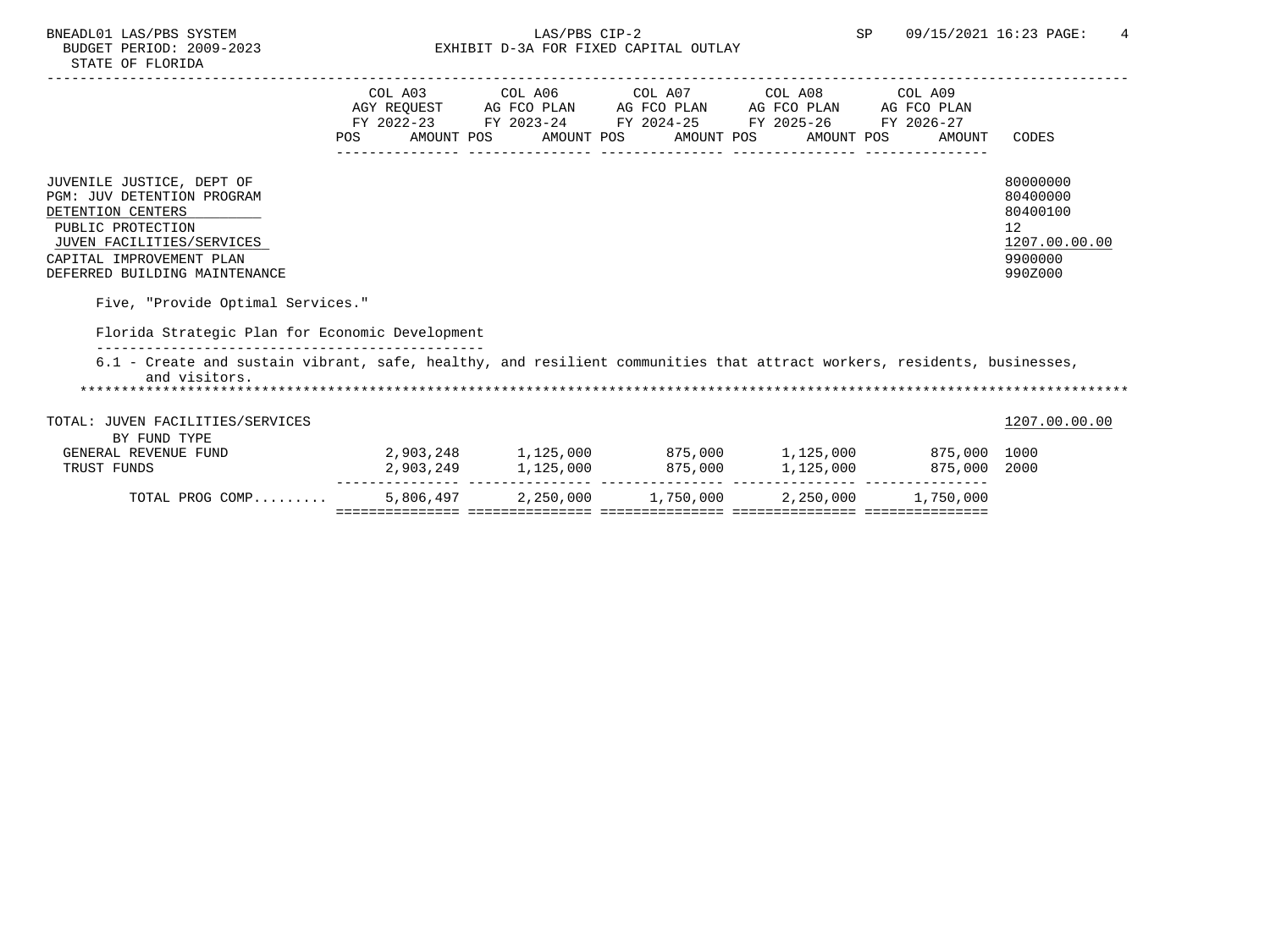# BNEADL01 LAS/PBS SYSTEM LAS/PBS CIP-2 SP 09/15/2021 16:23 PAGE: 5 BUDGET PERIOD: 2009-2023 EXHIBIT D-3A FOR FIXED CAPITAL OUTLAY

|                                                                                                                                                                                                                                                   |        | POS | AGY REOUEST<br>FY 2022-23<br>AMOUNT POS | AG FCO PLAN<br>FY 2023-24 FY 2024-25<br>AMOUNT POS |  | AG FCO PLAN<br>AMOUNT POS | COL A03 COL A06 COL A07 COL A08 COL A09<br>AG FCO PLAN<br>FY 2025-26<br>AMOUNT POS | AG FCO PLAN<br>FY 2026-27<br>AMOUNT | CODES                                                                                             |
|---------------------------------------------------------------------------------------------------------------------------------------------------------------------------------------------------------------------------------------------------|--------|-----|-----------------------------------------|----------------------------------------------------|--|---------------------------|------------------------------------------------------------------------------------|-------------------------------------|---------------------------------------------------------------------------------------------------|
| JUVENILE JUSTICE, DEPT OF<br>PGM: PROB/COMMUN CORR PRG<br>COMM INTERVENTION & SRVCS<br>PUBLIC PROTECTION<br>JUVEN FACILITIES/SERVICES<br>CAPITAL IMPROVEMENT PLAN<br>MAINTENANCE AND REPAIR<br>FIXED CAPITAL OUTLAY<br>DJJ MAIN/REPAIR-STATE BLDG |        |     |                                         |                                                    |  |                           |                                                                                    |                                     | 80000000<br>80700000<br>80700800<br>12<br>1207.00.00.00<br>9900000<br>990M000<br>080000<br>080410 |
| GENERAL REVENUE FUND                                                                                                                                                                                                                              | -STATE |     |                                         | 150,000                                            |  | 150,000                   | 150,000                                                                            | 150,000 1000 1                      |                                                                                                   |
|                                                                                                                                                                                                                                                   |        |     |                                         |                                                    |  |                           |                                                                                    |                                     |                                                                                                   |

AGENCY NARRATIVE:<br>2022-2023 BUDGET YEAR NARRATIVE: 2022-2023 BUDGET YEAR NARRATIVE: DJJ MAIN/REPAIR-STATE BLDG IT COMPONENT? NO Request Summary

---------------

 This issue provides for Fixed Capital Outlay budget authority related to maintenance and repair needs associated with buildings operated by the Department of Juvenile Justice (DJJ) statewide. More than half of these buildings are over 25 years old and are used by private providers. These repairs would include, but are not limited to, roofing repairs, mechanical systems (e.g., HVAC systems), electrical repairs, interior improvements (e.g., floor surface replacement), site repairs (e.g., fencing and walkways), plumbing repairs, exterior repairs, special repairs (e.g., non-movable equipment or furniture attached to the building such as youth beds or dayroom seating), and routine maintenance and repair projects. Funding for these maintenance and repair projects is important in order to protect the health and safety of youth under the DJJ's care, as well as DJJ personnel.

 Also included in this issue is a request for budget authority to provide for maintenance projects categorized as "life safety" issues. These are deficiencies noted under the life safety provisions of the Florida Building Code or related agency standards and policies. These issues need to be addressed to ensure compliance with applicable standards and to ensure health and safety of youth and staff. Deficiencies would include items such as installation of emergency generators and visibility projects for building egress in master control rooms.

 This issue would provide for budget authority necessary to facilitate security projects, which are required to safely maintain the security and operations of DJJ facilities and to protect the safety of both youth and staff. These projects would include items such as fencing, lock replacements, repair or acquisition of master controls, Closed Circuit Television repairs and upgrades, door and window replacements, and installation of plumbing fixtures.

## Long Range Program Plan Reference

---------------------------------

 As outlined in the DJJ's Long Range Program Plan (LRPP), this request will support Goal Number Five, "Provide Optimal Services."

Florida Strategic Plan for Economic Development

-----------------------------------------------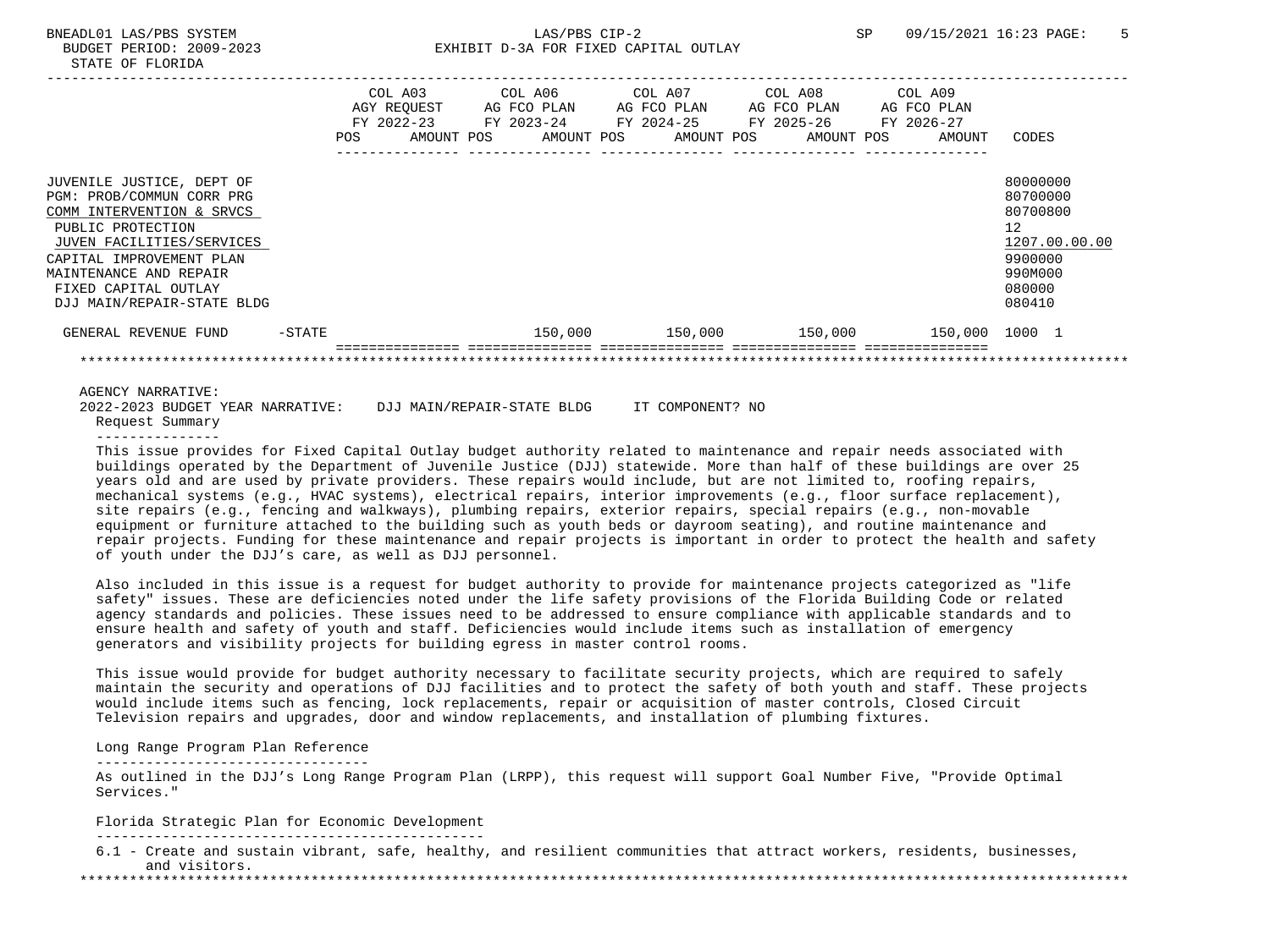# BNEADL01 LAS/PBS SYSTEM 6 6 CDP-2 CDP-2 SP 09/15/2021 16:23 PAGE: 6 BUDGET PERIOD: 2009-2023 EXHIBIT D-3A FOR FIXED CAPITAL OUTLAY

|                                                                                                                                                                                                                                                    |           | POS | AGY REOUEST<br>FY 2022-23 | COL A03 COL A06 COL A07 COL A08 COL A09<br>AG FCO PLAN<br>AMOUNT POS AMOUNT POS AMOUNT POS AMOUNT POS |  | AG FCO PLAN | AG FCO PLAN | AG FCO PLAN<br>AMOUNT                               | CODES                                                                                                           |
|----------------------------------------------------------------------------------------------------------------------------------------------------------------------------------------------------------------------------------------------------|-----------|-----|---------------------------|-------------------------------------------------------------------------------------------------------|--|-------------|-------------|-----------------------------------------------------|-----------------------------------------------------------------------------------------------------------------|
| JUVENILE JUSTICE, DEPT OF<br>PGM: RESIDENTIAL CORR PRG<br>NON-SECURE RESIDENT COMMIT<br>PUBLIC PROTECTION<br>JUVEN FACILITIES/SERVICES<br>CAPITAL IMPROVEMENT PLAN<br>MAINTENANCE AND REPAIR<br>FIXED CAPITAL OUTLAY<br>DJJ MAIN/REPAIR-STATE BLDG |           |     |                           |                                                                                                       |  |             |             |                                                     | 80000000<br>80800000<br>80800100<br>12 <sup>12</sup><br>1207.00.00.00<br>9900000<br>990M000<br>080000<br>080410 |
| GENERAL REVENUE FUND                                                                                                                                                                                                                               | $-$ STATE |     |                           |                                                                                                       |  |             |             | 3,250,000  2,750,000  2,750,000  2,750,000  1000  1 |                                                                                                                 |
|                                                                                                                                                                                                                                                    |           |     |                           |                                                                                                       |  |             |             |                                                     |                                                                                                                 |
| AGENCY NARRATIVE:                                                                                                                                                                                                                                  |           |     |                           |                                                                                                       |  |             |             |                                                     |                                                                                                                 |

 2022-2023 BUDGET YEAR NARRATIVE: DJJ MAIN/REPAIR-STATE BLDG IT COMPONENT? NO Request Summary

---------------

 This issue provides for Fixed Capital Outlay budget authority related to maintenance and repair needs associated with buildings operated by the Department of Juvenile Justice (DJJ) statewide. More than half of these buildings are over 25 years old and are used by private providers. These repairs would include, but are not limited to, roofing repairs, mechanical systems (e.g., HVAC systems), electrical repairs, interior improvements (e.g., floor surface replacement), site repairs (e.g., fencing and walkways), plumbing repairs, exterior repairs, special repairs (e.g., non-movable equipment or furniture attached to the building such as youth beds or dayroom seating), and routine maintenance and repair projects. Funding for these maintenance and repair projects is important in order to protect the health and safety of youth under the DJJ's care, as well as DJJ personnel.

 Also included in this issue is a request for budget authority to provide for maintenance projects categorized as "life safety" issues. These are deficiencies noted under the life safety provisions of the Florida Building Code or related agency standards and policies. These issues need to be addressed to ensure compliance with applicable standards and to ensure health and safety of youth and staff. Deficiencies would include items such as installation of emergency generators and visibility projects for building egress in master control rooms.

 This issue would provide for budget authority necessary to facilitate security projects, which are required to safely maintain the security and operations of DJJ facilities and to protect the safety of both youth and staff. These projects would include items such as fencing, lock replacements, repair or acquisition of master controls, Closed Circuit Television repairs and upgrades, door and window replacements, and installation of plumbing fixtures.

# Long Range Program Plan Reference

---------------------------------

 As outlined in the DJJ's Long Range Program Plan (LRPP), this request will support Goal Number Five, "Provide Optimal Services."

Florida Strategic Plan for Economic Development

-----------------------------------------------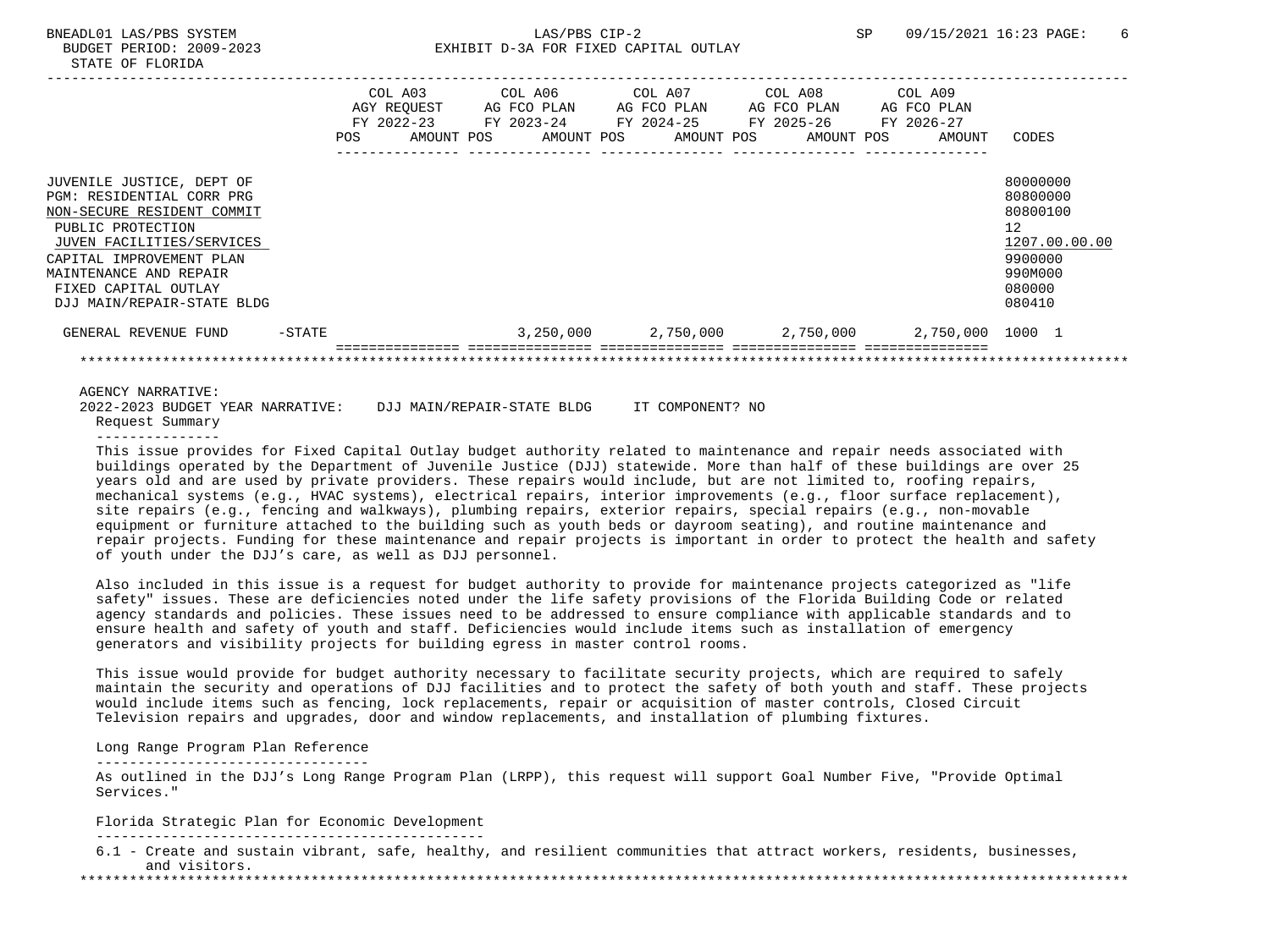|                                                                                                                                                                                                                                                           | COL A03<br>AGY REOUEST<br>$FY$ 2022-23<br>POS | AMOUNT POS | COL A06<br>AG FCO PLAN<br>FY 2023-24<br>AMOUNT POS | COL A07<br>AG FCO PLAN<br>FY 2024-25<br>AMOUNT POS | COL A08<br>AG FCO PLAN<br>FY 2025-26<br>AMOUNT POS | COL A09<br>AG FCO PLAN<br>FY 2026-27<br>AMOUNT | <b>CODES</b>                                                                                      |
|-----------------------------------------------------------------------------------------------------------------------------------------------------------------------------------------------------------------------------------------------------------|-----------------------------------------------|------------|----------------------------------------------------|----------------------------------------------------|----------------------------------------------------|------------------------------------------------|---------------------------------------------------------------------------------------------------|
| JUVENILE JUSTICE, DEPT OF<br>PGM: RESIDENTIAL CORR PRG<br>NON-SECURE RESIDENT COMMIT<br>PUBLIC PROTECTION<br>JUVEN FACILITIES/SERVICES<br>CAPITAL IMPROVEMENT PLAN<br>DEFERRED BUILDING MAINTENANCE<br>FIXED CAPITAL OUTLAY<br>DJJ MAIN/REPAIR-STATE BLDG |                                               |            |                                                    |                                                    |                                                    |                                                | 80000000<br>80800000<br>80800100<br>12<br>1207.00.00.00<br>9900000<br>990Z000<br>080000<br>080410 |
| GENERAL REVENUE FUND<br>$-$ STATE                                                                                                                                                                                                                         | 7,048,060                                     |            |                                                    |                                                    |                                                    |                                                | 1000 1                                                                                            |

AGENCY NARRATIVE:

 2022-2023 BUDGET YEAR NARRATIVE: DJJ MAIN/REPAIR-STATE BLDG IT COMPONENT? NO Request Summary

---------------

 This issue requests Fixed Capital Outlay budget authority in the Non-Secure Residential Commitment budget entity, in the amount of \$7,048,060 from the General Revenue Fund (GR), to provide for deferred building maintenance related to projects at multiple facilities associated with the Plumbing, Roof, Building Envelope, and Special building system groups and the Life Safety code and licensure correction group.

#### Plumbing Projects:

 This issue includes a request for budget authority to support Americans with Disabilities Act (ADA) projects at nine facilities, located in Columbia, St. Johns, Escambia, Duval, Okaloosa, Marion, Miami-Dade, Orange, and Madison Counties, for renovation of bathrooms and showers. These projects will result in the replacement of shower stalls, tiles, plumbing, and fixtures and will ensure ADA compliance.

#### Roof Projects:

 This issue includes a request for budget authority to provide for the replacement of an old, worn, and leaking roof at one facility, located in Marion County.

#### Building Envelope Projects:

 This issue includes a request for budget authority to provide for the replacement of a total of 335 secure doors, frames, and locks at eight facilities, located in Pinellas, St. Johns, Duval, Alachua, Broward, Marion, Okaloosa, and Escambia Counties.

#### Special Projects:

 This issue includes a request for budget authority to provide for the replacement of the closed caption television system, along with the replacement of the Master Control Room, at one facility located in St. Johns County.

## Life Safety Projects:

 This issue includes a request for budget authority to provide for the installation of fire suppression sprinkler systems at seven facilities, located in Duval, Marion, Miami-Dade, Hamilton, Polk, Alachua, and Union Counties. A fire suppression sprinkler system was not installed when these facilities were originally built. These facilities house youth throughout the year, and in the event of a fire, sprinkler systems will provide for a safer environment by reducing the time it would take to extinguish the flames. If funded, these systems would be designed by a licensed engineer approved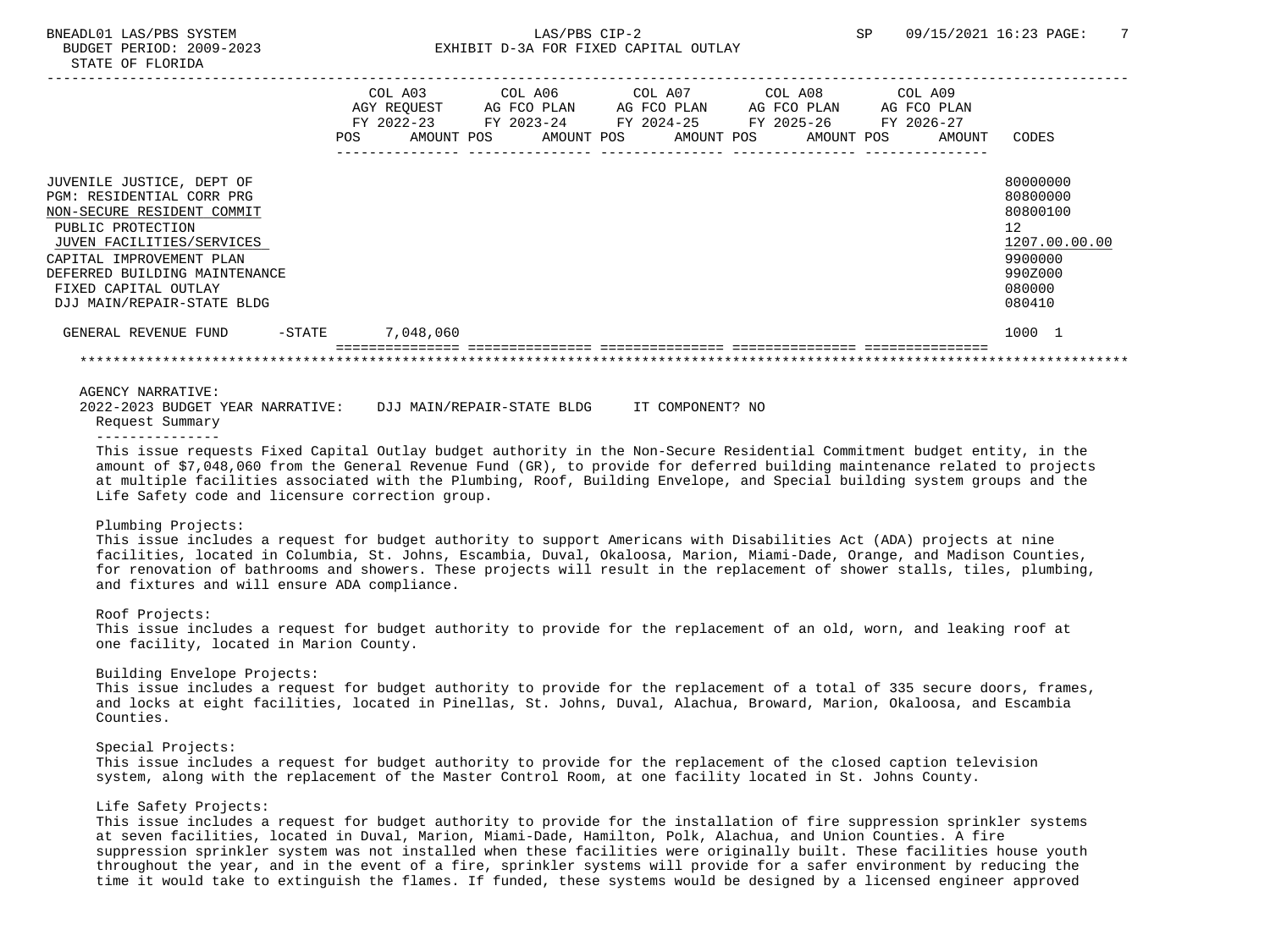|                                                                                                                                                                                                     | POS | COL A03<br>AGY REOUEST<br>FY 2022-23<br>AMOUNT POS | COL A06<br>AG FCO PLAN<br>FY 2023-24<br>AMOUNT POS | COL A07<br>AG FCO PLAN<br>FY 2024-25<br>AMOUNT POS | COL A08<br>AG FCO PLAN<br>FY 2025-26<br>AMOUNT POS | COL A09<br>AG FCO PLAN<br>FY 2026-27<br>AMOUNT | CODES                                                                         |
|-----------------------------------------------------------------------------------------------------------------------------------------------------------------------------------------------------|-----|----------------------------------------------------|----------------------------------------------------|----------------------------------------------------|----------------------------------------------------|------------------------------------------------|-------------------------------------------------------------------------------|
| JUVENILE JUSTICE, DEPT OF<br>PGM: RESIDENTIAL CORR PRG<br>NON-SECURE RESIDENT COMMIT<br>PUBLIC PROTECTION<br>JUVEN FACILITIES/SERVICES<br>CAPITAL IMPROVEMENT PLAN<br>DEFERRED BUILDING MAINTENANCE |     |                                                    |                                                    |                                                    |                                                    |                                                | 80000000<br>80800000<br>80800100<br>12<br>1207.00.00.00<br>9900000<br>990Z000 |

 by the State Fire Marshal's Office, and this project would not require additional staffing resources as it would be managed by existing DJJ personnel.

# Explanation of Costs

--------------------

| System      | Description                                   | DMS<br>Building          | County     | Amount      | Fund            |
|-------------|-----------------------------------------------|--------------------------|------------|-------------|-----------------|
| Plumbing    | ADA Renovation - Bathroom/Showers             | 4127                     | Columbia   | 275,000     | GR              |
| Plumbing    | ADA Renovation - Bathroom/Showers             | 4611                     | St. Johns  | 350,000     | GR              |
| Plumbing    | ADA Renovation - Bathroom/Showers             | 4144                     | Escambia   | 275,000     | GR              |
| Plumbing    | ADA Renovation - Bathroom/Showers             | 4363                     | Duval      | 275,000     | GR              |
| Plumbing    | ADA Renovation - Bathroom/Showers             | 4146                     | Okaloosa   | 167,735     | GR              |
| Plumbing    | ADA Renovation - Bathroom/Showers             | 4370                     | Marion     | 275,000     | GR              |
| Plumbing    | ADA Renovation - Bathroom/Showers             | 2309                     | Miami-Dade | 265,000     | GR              |
| Plumbing    | ADA Renovation - Bathroom/Showers             | N/A                      | Orange     | 295,000     | GR              |
| Plumbing    | ADA Renovation - Bathroom/Showers             | N/A                      | Madison    | 75,000      | GR              |
| Roof        | Roof Replacement                              | 4370                     | Marion     | 407,000     | GR              |
| Envelope    | Replace Secure Doors, Frames, and Locks (85)  | 4189                     | Pinellas   | 388,790     | GR              |
| Envelope    | Replace Secure Doors, Frames, and Locks (152) | 4615                     | St. Johns  | 695,248     | GR              |
| Envelope    | Replace Secure Doors, Frames, and Locks (14)  | 4363                     | Duval      | 64,889      | GR              |
| Envelope    | Replace Secure Doors, Frames, and Locks (28)  | 0235                     | Alachua    | 129,779     | GR              |
| Envelope    | Replace Secure Doors, Frames, and Locks (14)  | 0634                     | Broward    | 64,889      | GR              |
| Envelope    | Replace Secure Doors, Frames, and Locks (16)  | 4370                     | Marion     | 74,159      | GR              |
| Envelope    | Replace Secure Doors, Frames, and Locks (14)  | 4146                     | Okaloosa   | 54,000      | GR              |
| Envelope    | Replace Secure Doors, Frames, and Locks (12)  | 4144                     | Escambia   | 55,619      | GR              |
| Special     | Upgrade Closed Caption Television System      | 4615                     | St. Johns  | 455,000     | GR              |
| Life Safety | Install Fire Suppression Sprinkler System     | 4363                     | Duval      | 225,000     | GR              |
| Life Safety | Install Fire Suppression Sprinkler System     | 4370                     | Marion     | 645,176     | GR              |
| Life Safety | Install Fire Suppression Sprinkler System     | 2309                     | Miami-Dade | 257,336     | GR              |
| Life Safety | Install Fire Suppression Sprinkler System     | 4166                     | Hamilton   | 475,400     | GR              |
| Life Safety | Install Fire Suppression Sprinkler System     | 4623                     | Polk       | 285,920     | GR              |
| Life Safety | Install Fire Suppression Sprinkler System     | 0235                     | Alachua    | 250,000     | GR              |
| Life Safety | Install Fire Suppression Sprinkler System     | N/A                      | Union      | 267,120     | GR<br>$- - - -$ |
| Total Issue | Deferred Building Maintenance Plan            | $\overline{\phantom{a}}$ | Various    | \$7.048.060 | GR              |
|             |                                               |                          |            | =========== |                 |

Long Range Program Plan Reference

---------------------------------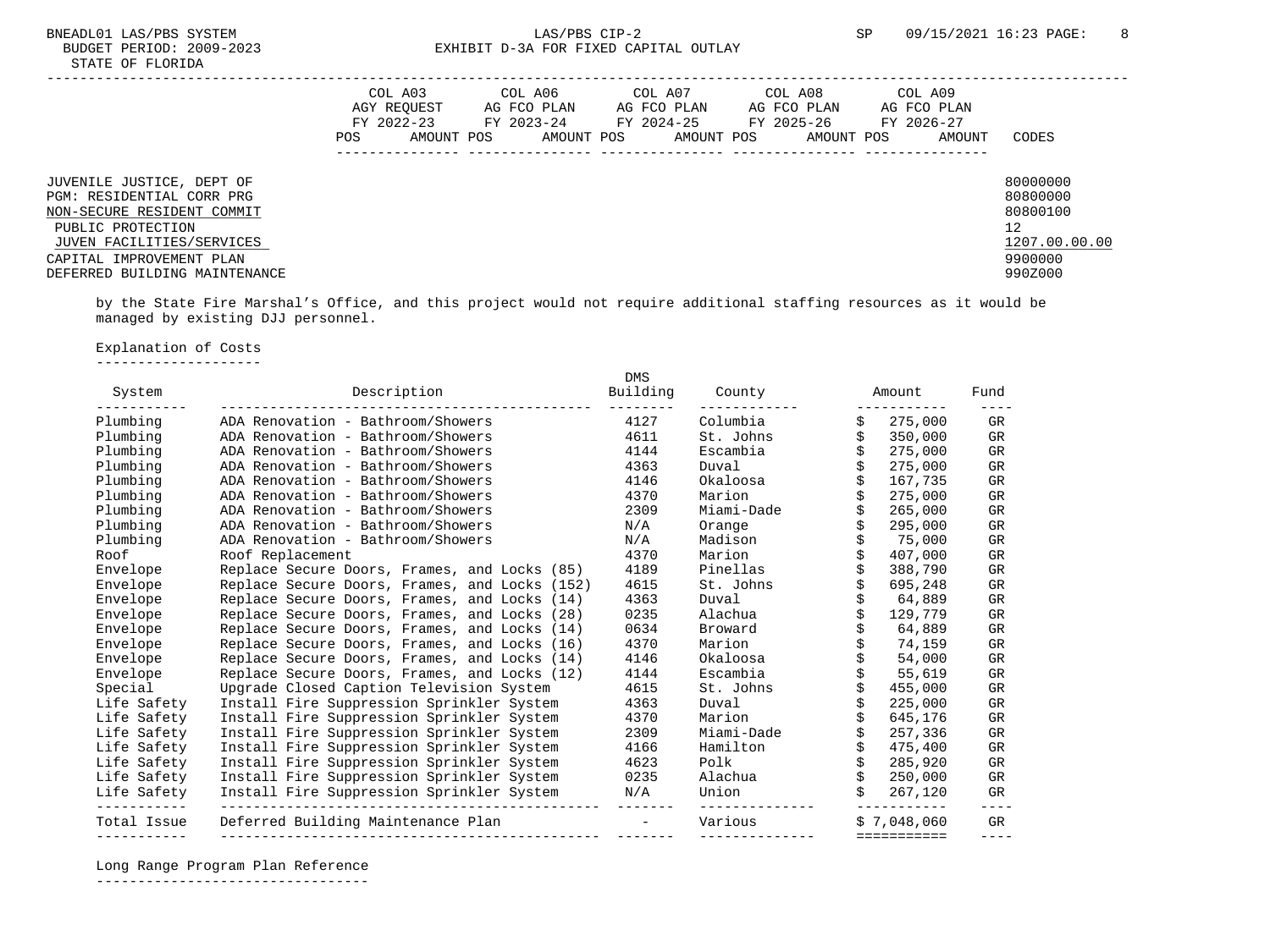|                                                                                                                                                                                                     | POS | AMOUNT POS | AMOUNT POS       | AMOUNT POS | COL A03 COL A06 COL A07 COL A08 COL A09<br>AGY REOUEST AG FCO PLAN AG FCO PLAN AG FCO PLAN AG FCO PLAN<br>FY 2022-23 FY 2023-24 FY 2024-25 FY 2025-26 FY 2026-27<br>AMOUNT POS | AMOUNT         | CODES                                                                                      |
|-----------------------------------------------------------------------------------------------------------------------------------------------------------------------------------------------------|-----|------------|------------------|------------|--------------------------------------------------------------------------------------------------------------------------------------------------------------------------------|----------------|--------------------------------------------------------------------------------------------|
| JUVENILE JUSTICE, DEPT OF<br>PGM: RESIDENTIAL CORR PRG<br>NON-SECURE RESIDENT COMMIT<br>PUBLIC PROTECTION<br>JUVEN FACILITIES/SERVICES<br>CAPITAL IMPROVEMENT PLAN<br>DEFERRED BUILDING MAINTENANCE |     |            |                  |            |                                                                                                                                                                                |                | 80000000<br>80800000<br>80800100<br>12 <sup>°</sup><br>1207.00.00.00<br>9900000<br>990Z000 |
| As outlined in the Department of Juvenile Justice's Long Range Program Plan (LRPP), this request will support Goal Number<br>Five, "Provide Optimal Services."                                      |     |            |                  |            |                                                                                                                                                                                |                |                                                                                            |
| Florida Strategic Plan for Economic Development<br>6.1 - Create and sustain vibrant, safe, healthy, and resilient communities that attract workers, residents, businesses,<br>and visitors.         |     |            |                  |            |                                                                                                                                                                                |                |                                                                                            |
| TOTAL: JUVEN FACILITIES/SERVICES<br>BY FUND TYPE<br>CENERAL REVENILE FIND                                                                                                                           |     | 7 048 060  | $\sim$ 3 250 000 | 2.750.000  | 2 750 000                                                                                                                                                                      | 2 750 000 1000 | 1207.00.00.00                                                                              |

 GENERAL REVENUE FUND............ 7,048,060 3,250,000 2,750,000 2,750,000 2,750,000 1000 =============== =============== =============== =============== ===============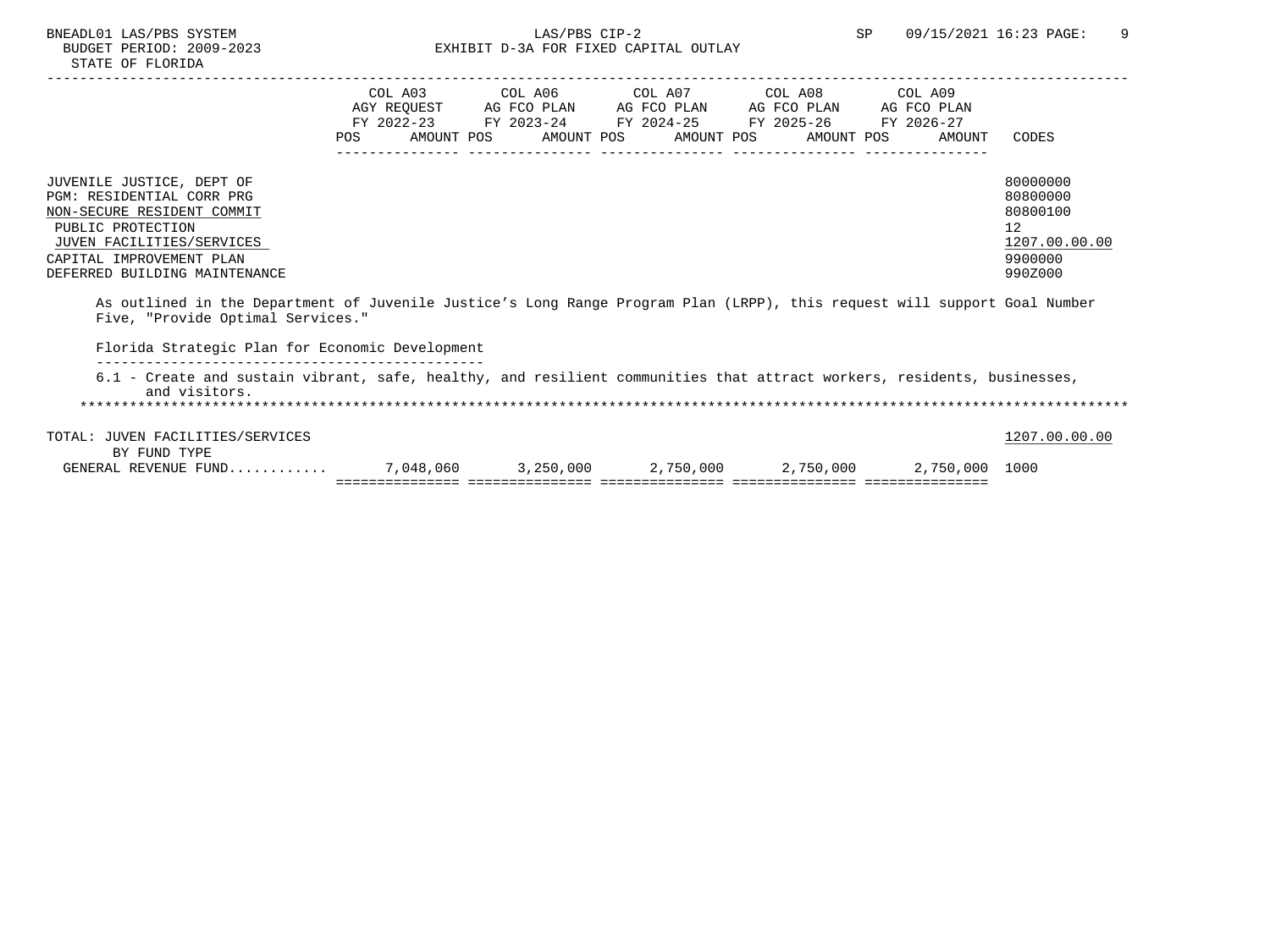# BNEADL01 LAS/PBS SYSTEM  $LAS/PBS$  CIP-2 SP 09/15/2021 16:23 PAGE: 10 BUDGET PERIOD: 2009-2023 EXHIBIT D-3A FOR FIXED CAPITAL OUTLAY

|                                                                                                                                                                                                                                                   |        | POS | COL A03<br>AGY REQUEST<br>FY 2022-23<br>AMOUNT POS | COL A06<br>AG FCO PLAN<br>FY 2023-24<br>AMOUNT POS | COL A07<br>AG FCO PLAN<br>FY 2024-25<br>AMOUNT POS | COL A08<br>AG FCO PLAN<br>FY 2025-26<br>AMOUNT POS | COL A09<br>AG FCO PLAN<br>FY 2026-27<br>AMOUNT | CODES                                                                                             |
|---------------------------------------------------------------------------------------------------------------------------------------------------------------------------------------------------------------------------------------------------|--------|-----|----------------------------------------------------|----------------------------------------------------|----------------------------------------------------|----------------------------------------------------|------------------------------------------------|---------------------------------------------------------------------------------------------------|
|                                                                                                                                                                                                                                                   |        |     |                                                    |                                                    |                                                    |                                                    |                                                |                                                                                                   |
| JUVENILE JUSTICE, DEPT OF<br>PGM: RESIDENTIAL CORR PRG<br>SECURE RESIDENTIAL COMMIT<br>PUBLIC PROTECTION<br>JUVEN FACILITIES/SERVICES<br>CAPITAL IMPROVEMENT PLAN<br>MAINTENANCE AND REPAIR<br>FIXED CAPITAL OUTLAY<br>DJJ MAIN/REPAIR-STATE BLDG |        |     |                                                    |                                                    |                                                    |                                                    |                                                | 80000000<br>80800000<br>80800200<br>12<br>1207.00.00.00<br>9900000<br>990M000<br>080000<br>080410 |
| GENERAL REVENUE FUND                                                                                                                                                                                                                              | -STATE |     |                                                    |                                                    | $2,100,000$ $2,100,000$ $2,100,000$                |                                                    | 2,100,000 1000 1                               |                                                                                                   |
|                                                                                                                                                                                                                                                   |        |     |                                                    |                                                    |                                                    |                                                    |                                                |                                                                                                   |
| <b>AGENCY NARRATIVE:</b>                                                                                                                                                                                                                          |        |     |                                                    |                                                    |                                                    |                                                    |                                                |                                                                                                   |

 2022-2023 BUDGET YEAR NARRATIVE: DJJ MAIN/REPAIR-STATE BLDG IT COMPONENT? NO Request Summary

---------------

 This issue provides for Fixed Capital Outlay budget authority related to maintenance and repair needs associated with buildings operated by the Department of Juvenile Justice (DJJ) statewide. More than half of these buildings are over 25 years old and are used by private providers. These repairs would include, but are not limited to, roofing repairs, mechanical systems (e.g., HVAC systems), electrical repairs, interior improvements (e.g., floor surface replacement), site repairs (e.g., fencing and walkways), plumbing repairs, exterior repairs, special repairs (e.g., non-movable equipment or furniture attached to the building such as youth beds or dayroom seating), and routine maintenance and repair projects. Funding for these maintenance and repair projects is important in order to protect the health and safety of youth under the DJJ's care, as well as DJJ personnel.

 Also included in this issue is a request for budget authority to provide for maintenance projects categorized as "life safety" issues. These are deficiencies noted under the life safety provisions of the Florida Building Code or related agency standards and policies. These issues need to be addressed to ensure compliance with applicable standards and to ensure health and safety of youth and staff. Deficiencies would include items such as installation of emergency generators and visibility projects for building egress in master control rooms.

 This issue would provide for budget authority necessary to facilitate security projects, which are required to safely maintain the security and operations of DJJ facilities and to protect the safety of both youth and staff. These projects would include items such as fencing, lock replacements, repair or acquisition of master controls, Closed Circuit Television repairs and upgrades, door and window replacements, and installation of plumbing fixtures.

## Long Range Program Plan Reference

---------------------------------

 As outlined in the DJJ's Long Range Program Plan (LRPP), this request will support Goal Number Five, "Provide Optimal Services."

Florida Strategic Plan for Economic Development

-----------------------------------------------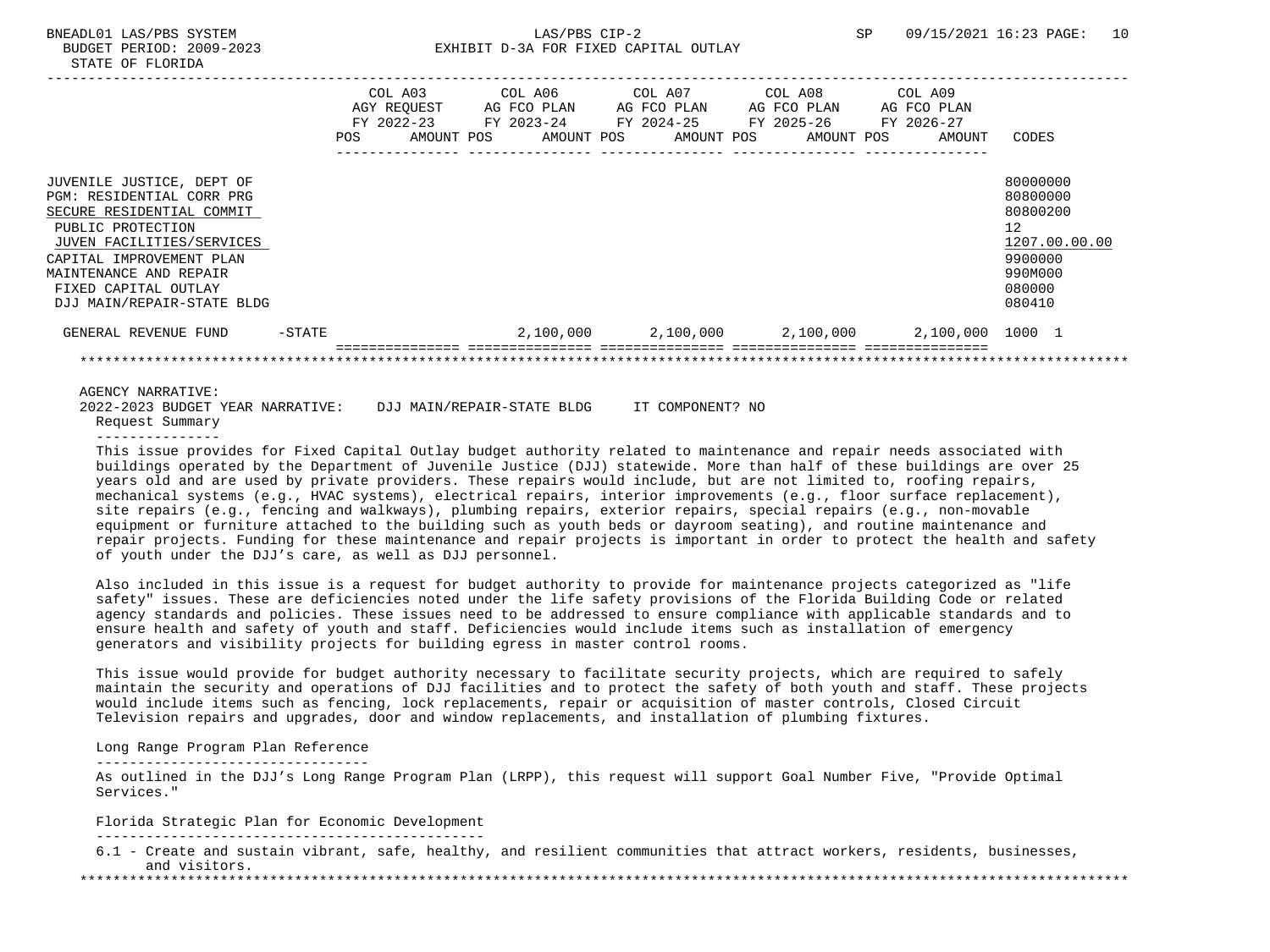|                                                                                                                                                                                                                                                          | $FY$ 2022-23<br>POS. | COL A03<br>AGY REOUEST<br>AMOUNT POS | COL A06<br>AG FCO PLAN<br>FY 2023-24<br>AMOUNT POS | FY 2024-25 | COL A07<br>AG FCO PLAN<br>AMOUNT POS | COL A08<br>AG FCO PLAN<br>FY 2025-26<br>AMOUNT POS | COL A09<br>AG FCO PLAN<br>FY 2026-27<br>AMOUNT | CODES                                                                                             |
|----------------------------------------------------------------------------------------------------------------------------------------------------------------------------------------------------------------------------------------------------------|----------------------|--------------------------------------|----------------------------------------------------|------------|--------------------------------------|----------------------------------------------------|------------------------------------------------|---------------------------------------------------------------------------------------------------|
| JUVENILE JUSTICE, DEPT OF<br>PGM: RESIDENTIAL CORR PRG<br>SECURE RESIDENTIAL COMMIT<br>PUBLIC PROTECTION<br>JUVEN FACILITIES/SERVICES<br>CAPITAL IMPROVEMENT PLAN<br>DEFERRED BUILDING MAINTENANCE<br>FIXED CAPITAL OUTLAY<br>DJJ MAIN/REPAIR-STATE BLDG |                      |                                      |                                                    |            |                                      |                                                    |                                                | 80000000<br>80800000<br>80800200<br>12<br>1207.00.00.00<br>9900000<br>990Z000<br>080000<br>080410 |
| GENERAL REVENUE FUND<br>-STATE                                                                                                                                                                                                                           |                      | 2,259,322                            |                                                    |            |                                      |                                                    |                                                | 1000 1                                                                                            |

AGENCY NARRATIVE:

 2022-2023 BUDGET YEAR NARRATIVE: DJJ MAIN/REPAIR-STATE BLDG IT COMPONENT? NO Request Summary

---------------

 This issue requests Fixed Capital Outlay budget authority in the Secure Residential Commitment budget entity, in the amount of \$2,259,322 from the General Revenue Fund (GR), to provide for deferred building maintenance related to projects at multiple facilities associated with the Electrical, Plumbing, Building Envelope site, and Special building system groups and the Life Safety code and licensure correction group.

## Electrical Projects:

 This issue includes a request for budget authority to provide for the installation of pole lights and parking lot lights at one facility, located in St. Johns County, necessary to generate more lighting during nighttime hours. These lights will use LED technology such that they result in lower electrical costs and enhance viewing of security camera footage.

# Plumbing Projects:

 This issue includes a request for budget authority to support Americans with Disabilities Act (ADA) projects at two facilities, located in Palm Beach and Okeechobee Counties, for renovation of bathrooms and showers. These projects will result in the replacement of shower stalls, tiles, plumbing, and fixtures and will ensure ADA compliance.

#### Building Envelope Projects:

 This issue includes a request for budget authority to provide for the replacement of a total of 267 secure doors, frames, and locks at three facilities, located in Okeechobee, Hillsborough, and St. Johns Counties.

### Site Projects:

 This issue includes a request for budget authority to provide for the installation of a divider fence for the recreation yard at one facility, located in Okaloosa County, to necessary to separate sections of the yard during outside events.

## Special Projects:

 This issue includes a request for budget authority to provide for the replacement of the intercom system at one facility, located in Citrus County, which will enhance the ability to facilitate communication throughout the entire building.

## Life Safety:

 This issue includes a request for budget authority to provide for the installation of a fire suppression sprinkler system at one facility located in Volusia County. A fire suppression sprinkler system was not installed when this facility was